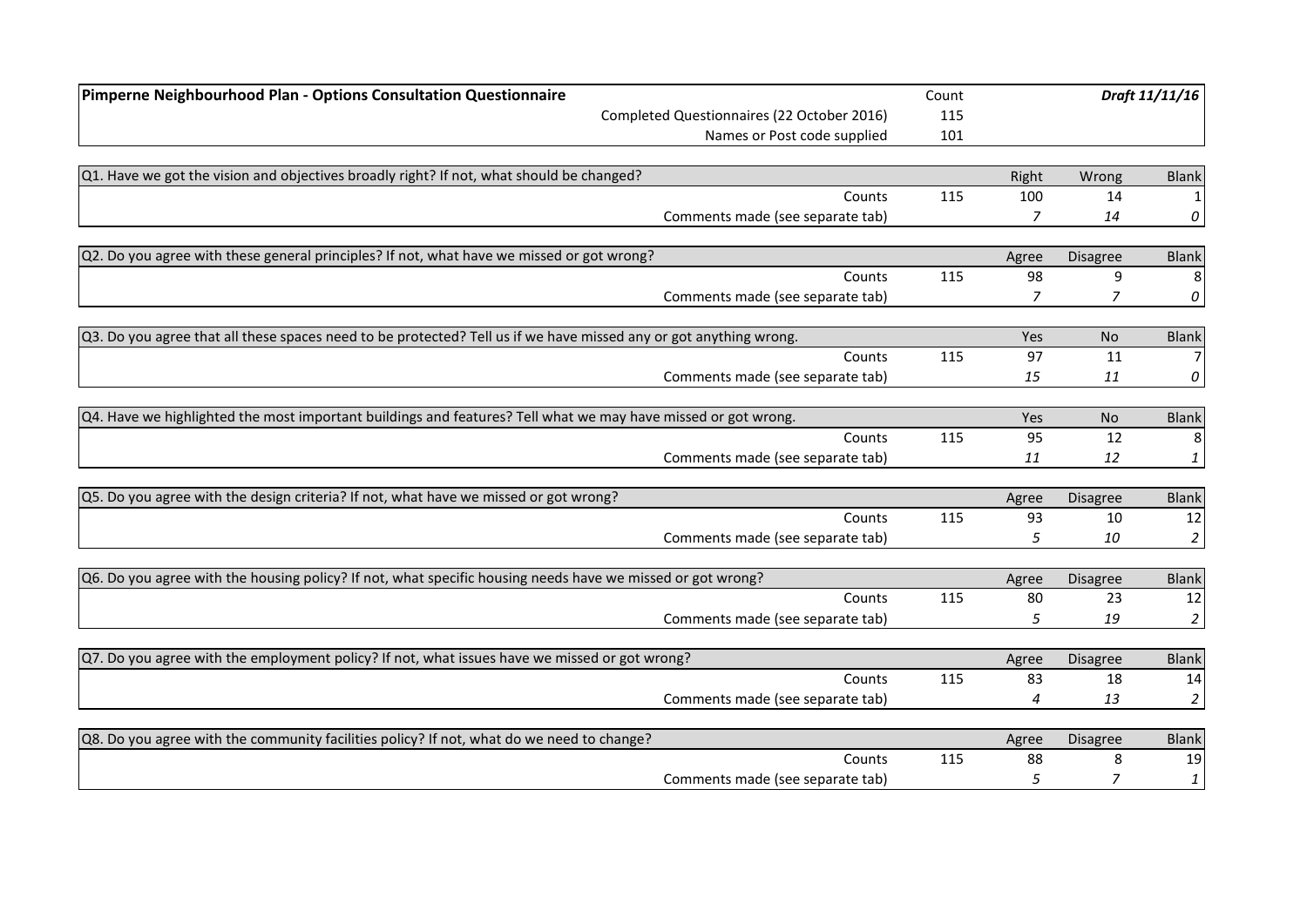| Q9. Of the possible housing options proposed, please rank each between 1 and 5, where 1 = very suitable for development, 5 = not suitable at all.<br>5<br>$\overline{2}$<br>3<br>$\overline{4}$<br>$\mathbf{1}$<br><b>Blank</b><br>Count<br>a) land E of Franwill Industrial Estate - smaller site<br>27<br>44<br>16<br>9<br>9<br>10<br>115<br>b) land E of Franwill Industrial Estate - additional area<br>27<br>115<br>13<br>14<br>40<br>12<br>c) land N of Manor Farm Close - smaller site<br>37<br>115<br>15<br>19<br>25<br>10<br>9<br>d) land N of Manor Farm Close - additional area<br>22<br>49<br>115<br>10<br>15<br>7<br>12<br>e) Land at the top of Berkeley Rise - smaller site<br>28<br>29<br>13<br>22<br>13<br>115<br>10<br>f) Land at the top of Berkeley Rise - additional area<br>15<br>17<br>15<br>15<br>41<br>12<br>115<br>Q10. If land east of Franwill Industrial Estate is allocated for development, do you agree with the issues that need to be<br><b>Blank</b><br><b>Disagree</b><br>Agree<br>addressed (as set out in the overall conclusions)? If not, what issues have we missed or got wrong?<br>115<br>64<br>36<br>15<br>Counts<br>Comments made (see separate tab)<br>3<br>5<br>32<br>Q11. If land north of Manor Farm Close is allocated for development, do you agree with the issues that need to be addressed<br><b>Blank</b><br><b>Disagree</b><br>Agree<br>(as set out in the overall conclusions)? If not, what issues have we missed or got wrong?<br>115<br>71<br>31<br>13<br>Counts<br>5<br>Comments made (see separate tab)<br>27<br>3<br>Q12. If land at the top of Berkeley Rise is allocated for development, do you agree with the issues that need to be addressed (as |
|-----------------------------------------------------------------------------------------------------------------------------------------------------------------------------------------------------------------------------------------------------------------------------------------------------------------------------------------------------------------------------------------------------------------------------------------------------------------------------------------------------------------------------------------------------------------------------------------------------------------------------------------------------------------------------------------------------------------------------------------------------------------------------------------------------------------------------------------------------------------------------------------------------------------------------------------------------------------------------------------------------------------------------------------------------------------------------------------------------------------------------------------------------------------------------------------------------------------------------------------------------------------------------------------------------------------------------------------------------------------------------------------------------------------------------------------------------------------------------------------------------------------------------------------------------------------------------------------------------------------------------------------------------------------------------------------------------------------------|
|                                                                                                                                                                                                                                                                                                                                                                                                                                                                                                                                                                                                                                                                                                                                                                                                                                                                                                                                                                                                                                                                                                                                                                                                                                                                                                                                                                                                                                                                                                                                                                                                                                                                                                                       |
|                                                                                                                                                                                                                                                                                                                                                                                                                                                                                                                                                                                                                                                                                                                                                                                                                                                                                                                                                                                                                                                                                                                                                                                                                                                                                                                                                                                                                                                                                                                                                                                                                                                                                                                       |
|                                                                                                                                                                                                                                                                                                                                                                                                                                                                                                                                                                                                                                                                                                                                                                                                                                                                                                                                                                                                                                                                                                                                                                                                                                                                                                                                                                                                                                                                                                                                                                                                                                                                                                                       |
|                                                                                                                                                                                                                                                                                                                                                                                                                                                                                                                                                                                                                                                                                                                                                                                                                                                                                                                                                                                                                                                                                                                                                                                                                                                                                                                                                                                                                                                                                                                                                                                                                                                                                                                       |
|                                                                                                                                                                                                                                                                                                                                                                                                                                                                                                                                                                                                                                                                                                                                                                                                                                                                                                                                                                                                                                                                                                                                                                                                                                                                                                                                                                                                                                                                                                                                                                                                                                                                                                                       |
|                                                                                                                                                                                                                                                                                                                                                                                                                                                                                                                                                                                                                                                                                                                                                                                                                                                                                                                                                                                                                                                                                                                                                                                                                                                                                                                                                                                                                                                                                                                                                                                                                                                                                                                       |
|                                                                                                                                                                                                                                                                                                                                                                                                                                                                                                                                                                                                                                                                                                                                                                                                                                                                                                                                                                                                                                                                                                                                                                                                                                                                                                                                                                                                                                                                                                                                                                                                                                                                                                                       |
|                                                                                                                                                                                                                                                                                                                                                                                                                                                                                                                                                                                                                                                                                                                                                                                                                                                                                                                                                                                                                                                                                                                                                                                                                                                                                                                                                                                                                                                                                                                                                                                                                                                                                                                       |
|                                                                                                                                                                                                                                                                                                                                                                                                                                                                                                                                                                                                                                                                                                                                                                                                                                                                                                                                                                                                                                                                                                                                                                                                                                                                                                                                                                                                                                                                                                                                                                                                                                                                                                                       |
|                                                                                                                                                                                                                                                                                                                                                                                                                                                                                                                                                                                                                                                                                                                                                                                                                                                                                                                                                                                                                                                                                                                                                                                                                                                                                                                                                                                                                                                                                                                                                                                                                                                                                                                       |
|                                                                                                                                                                                                                                                                                                                                                                                                                                                                                                                                                                                                                                                                                                                                                                                                                                                                                                                                                                                                                                                                                                                                                                                                                                                                                                                                                                                                                                                                                                                                                                                                                                                                                                                       |
|                                                                                                                                                                                                                                                                                                                                                                                                                                                                                                                                                                                                                                                                                                                                                                                                                                                                                                                                                                                                                                                                                                                                                                                                                                                                                                                                                                                                                                                                                                                                                                                                                                                                                                                       |
|                                                                                                                                                                                                                                                                                                                                                                                                                                                                                                                                                                                                                                                                                                                                                                                                                                                                                                                                                                                                                                                                                                                                                                                                                                                                                                                                                                                                                                                                                                                                                                                                                                                                                                                       |
|                                                                                                                                                                                                                                                                                                                                                                                                                                                                                                                                                                                                                                                                                                                                                                                                                                                                                                                                                                                                                                                                                                                                                                                                                                                                                                                                                                                                                                                                                                                                                                                                                                                                                                                       |
|                                                                                                                                                                                                                                                                                                                                                                                                                                                                                                                                                                                                                                                                                                                                                                                                                                                                                                                                                                                                                                                                                                                                                                                                                                                                                                                                                                                                                                                                                                                                                                                                                                                                                                                       |
| <b>Blank</b><br><b>Disagree</b><br>Agree<br>set out in the overall conclusions)? If not, what issues have we missed or got wrong?                                                                                                                                                                                                                                                                                                                                                                                                                                                                                                                                                                                                                                                                                                                                                                                                                                                                                                                                                                                                                                                                                                                                                                                                                                                                                                                                                                                                                                                                                                                                                                                     |
| 115<br>17<br>14<br>Counts<br>84                                                                                                                                                                                                                                                                                                                                                                                                                                                                                                                                                                                                                                                                                                                                                                                                                                                                                                                                                                                                                                                                                                                                                                                                                                                                                                                                                                                                                                                                                                                                                                                                                                                                                       |
| 2<br>Comments made (see separate tab)<br>3<br>14                                                                                                                                                                                                                                                                                                                                                                                                                                                                                                                                                                                                                                                                                                                                                                                                                                                                                                                                                                                                                                                                                                                                                                                                                                                                                                                                                                                                                                                                                                                                                                                                                                                                      |
| Q13. Do you consider that the Neighbourhood Plan group were wrong to discard any of the housing option sites? If so, which<br>Right to<br>Wrong to<br><b>Blank</b><br>ones should be reconsidered and why?<br>discard<br>discard                                                                                                                                                                                                                                                                                                                                                                                                                                                                                                                                                                                                                                                                                                                                                                                                                                                                                                                                                                                                                                                                                                                                                                                                                                                                                                                                                                                                                                                                                      |
| 70<br>33<br>12<br>Counts<br>115                                                                                                                                                                                                                                                                                                                                                                                                                                                                                                                                                                                                                                                                                                                                                                                                                                                                                                                                                                                                                                                                                                                                                                                                                                                                                                                                                                                                                                                                                                                                                                                                                                                                                       |
| Comments made (see separate tab)<br>0<br>28<br>$\mathbf{1}$                                                                                                                                                                                                                                                                                                                                                                                                                                                                                                                                                                                                                                                                                                                                                                                                                                                                                                                                                                                                                                                                                                                                                                                                                                                                                                                                                                                                                                                                                                                                                                                                                                                           |
| $Q14$ (a). Do you consider that the small etension south of Taymi should be included as an employment allocation (and therefore<br>Yes<br><b>Blank</b><br><b>No</b><br>not part of the important open gap)?                                                                                                                                                                                                                                                                                                                                                                                                                                                                                                                                                                                                                                                                                                                                                                                                                                                                                                                                                                                                                                                                                                                                                                                                                                                                                                                                                                                                                                                                                                           |
| 69<br>32<br>14<br>Counts<br>115                                                                                                                                                                                                                                                                                                                                                                                                                                                                                                                                                                                                                                                                                                                                                                                                                                                                                                                                                                                                                                                                                                                                                                                                                                                                                                                                                                                                                                                                                                                                                                                                                                                                                       |